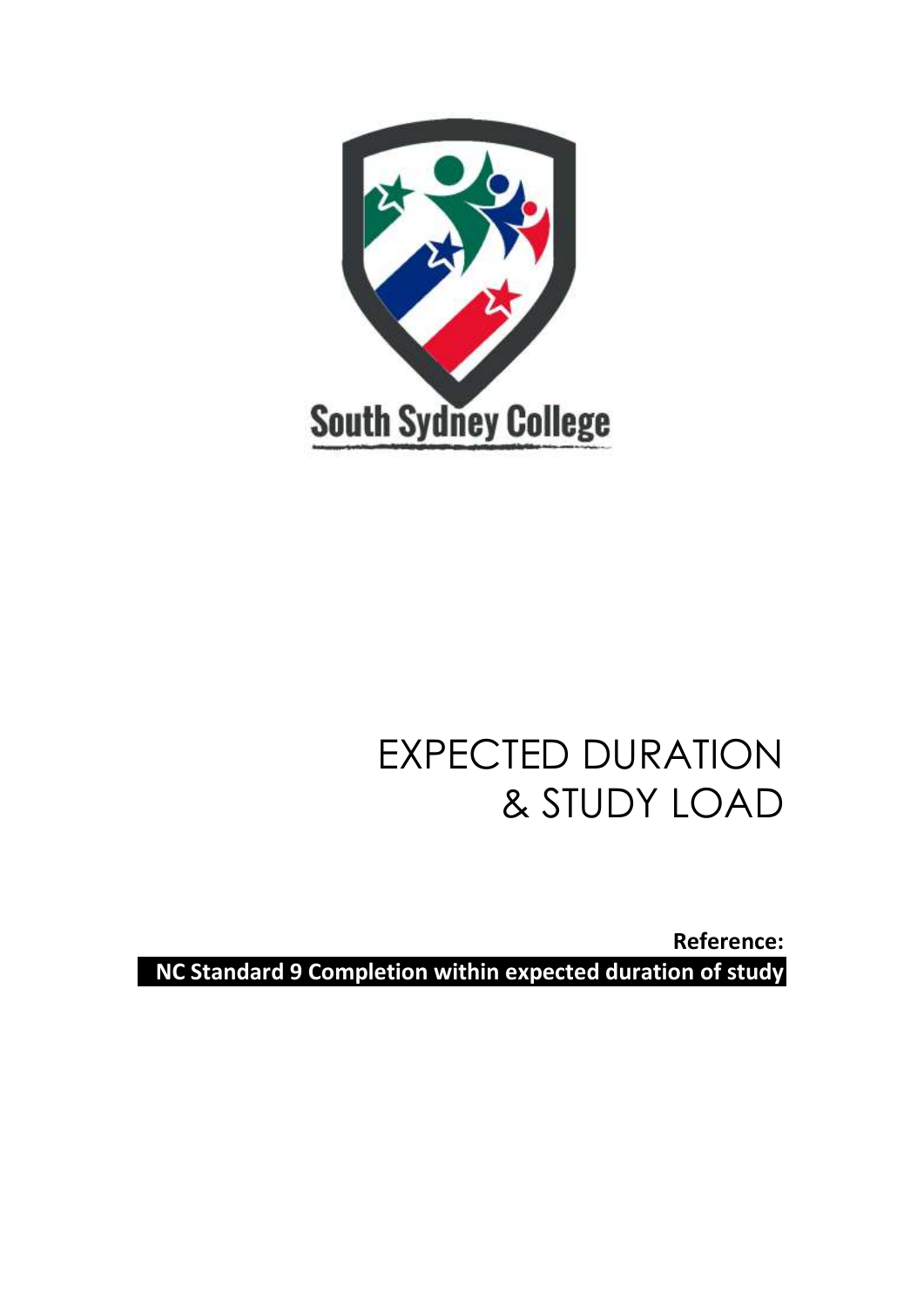

#### VERSION HISTORY

| <b>Policy Owner:</b>        |                  |                                                       |                                                                 | Principal |                          |         |  |
|-----------------------------|------------------|-------------------------------------------------------|-----------------------------------------------------------------|-----------|--------------------------|---------|--|
| <b>Document Management:</b> |                  |                                                       |                                                                 | Principal |                          |         |  |
| File:                       |                  |                                                       | POL SS09 Study Load Expected Duration v2.1                      |           |                          |         |  |
| Last Updated on:            |                  |                                                       | 09/2018                                                         |           | <b>Next Review Date:</b> | 09/2019 |  |
| <b>Changes history</b>      |                  |                                                       |                                                                 |           |                          |         |  |
| Number                      | Dates            |                                                       | Changes summary                                                 |           |                          |         |  |
|                             |                  |                                                       |                                                                 |           |                          |         |  |
|                             |                  |                                                       |                                                                 |           |                          |         |  |
| V2.1                        | September        |                                                       | Quality assurance check across documents with reference to ASQA |           |                          |         |  |
|                             | 2018             | fact sheets and ESOS Act changes & Explanatory guide, |                                                                 |           |                          |         |  |
|                             |                  | Review and update as per internal audit report        |                                                                 |           |                          |         |  |
|                             |                  |                                                       |                                                                 |           |                          |         |  |
| V2.0                        | September        |                                                       | Quality assurance check across documents                        |           |                          |         |  |
|                             | 2016             |                                                       |                                                                 |           |                          |         |  |
| v1.0                        | <b>July 2016</b> |                                                       | New standards for RTO's 2015                                    |           |                          |         |  |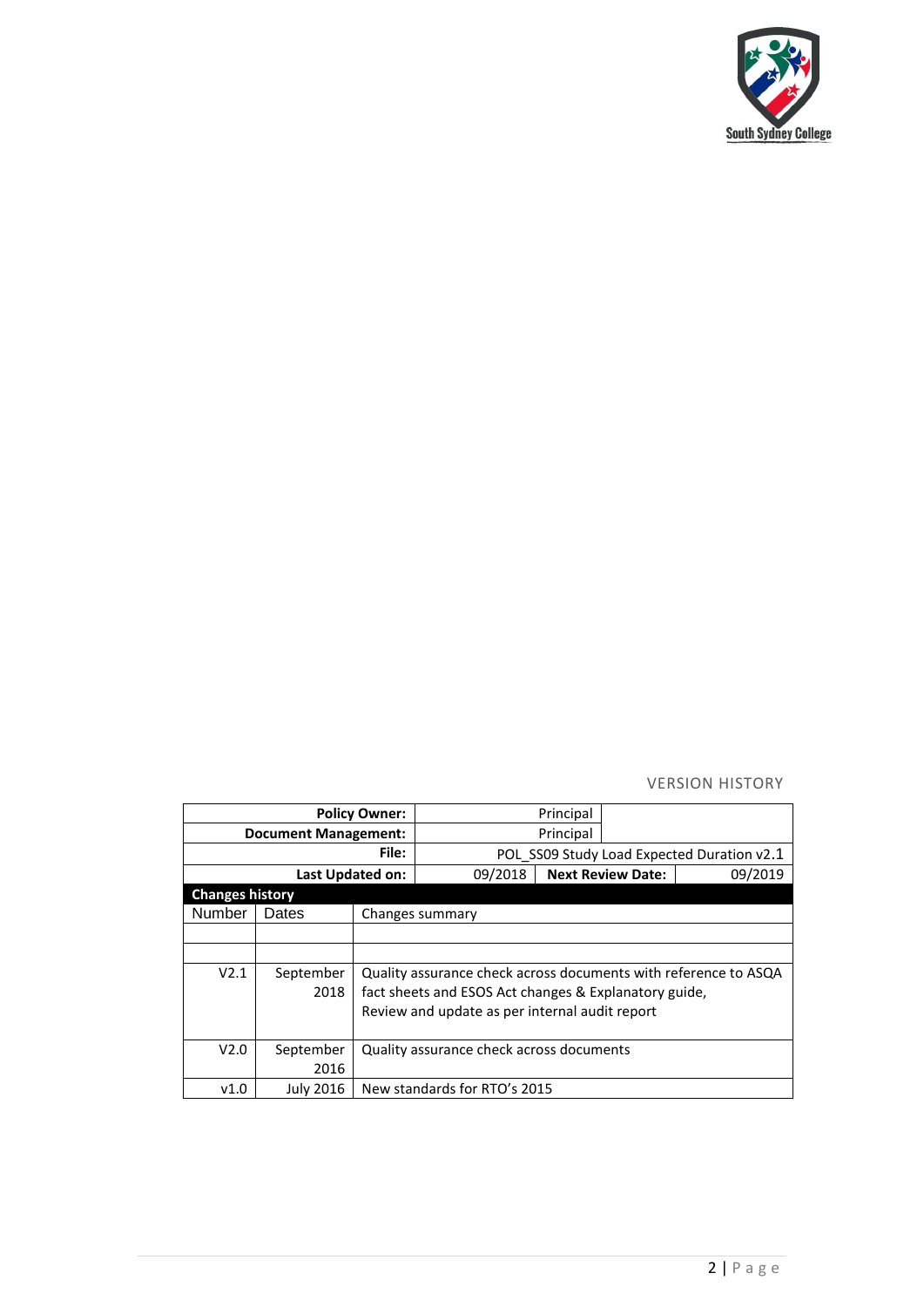

## PURPOSE

This policy sets out how South Sydney College will monitor the enrolment load of students to ensure that at all times the student is in a position to complete their program within the duration specified on their CoE (Confirmation of Enrolment) in PRISMS (Provider Registration and International Students Management System). The expected duration of a course is the duration of the course as registered on The Australian Commonwealth Register of Institutions and Courses for Overseas Students (CRICOS).

This policy sets out the circumstances in which students are permitted to receive an adjustment to the study load or extension to the expected duration of study for their course. This policy sets out the circumstances where South Sydney College will extend the expected duration through issuing a new CoE.

The student will be advised in the International Student Handbook and on the website of their obligations to maintain the expected study load, the course progress requirements and how to apply for variations to their study load.

#### References

NC Standard 9 Completion within the expected duration of study

#### Implementation

The **CEO is** ultimately responsible for students being made aware of their visa obligations and ensuring that the College complies with the ESOS Act and National Code.

The **Student Services Manager** is responsible for day to day administration of the course progress records, the database and reports and PRISMS entry.

The **Principal** communicates and counsels the students around study load and CoE's. The **Principal** is responsible for monitoring course progress and communicating with the **Student Services Manager** regarding course progress and study loads and intervention with students to maintain the study load.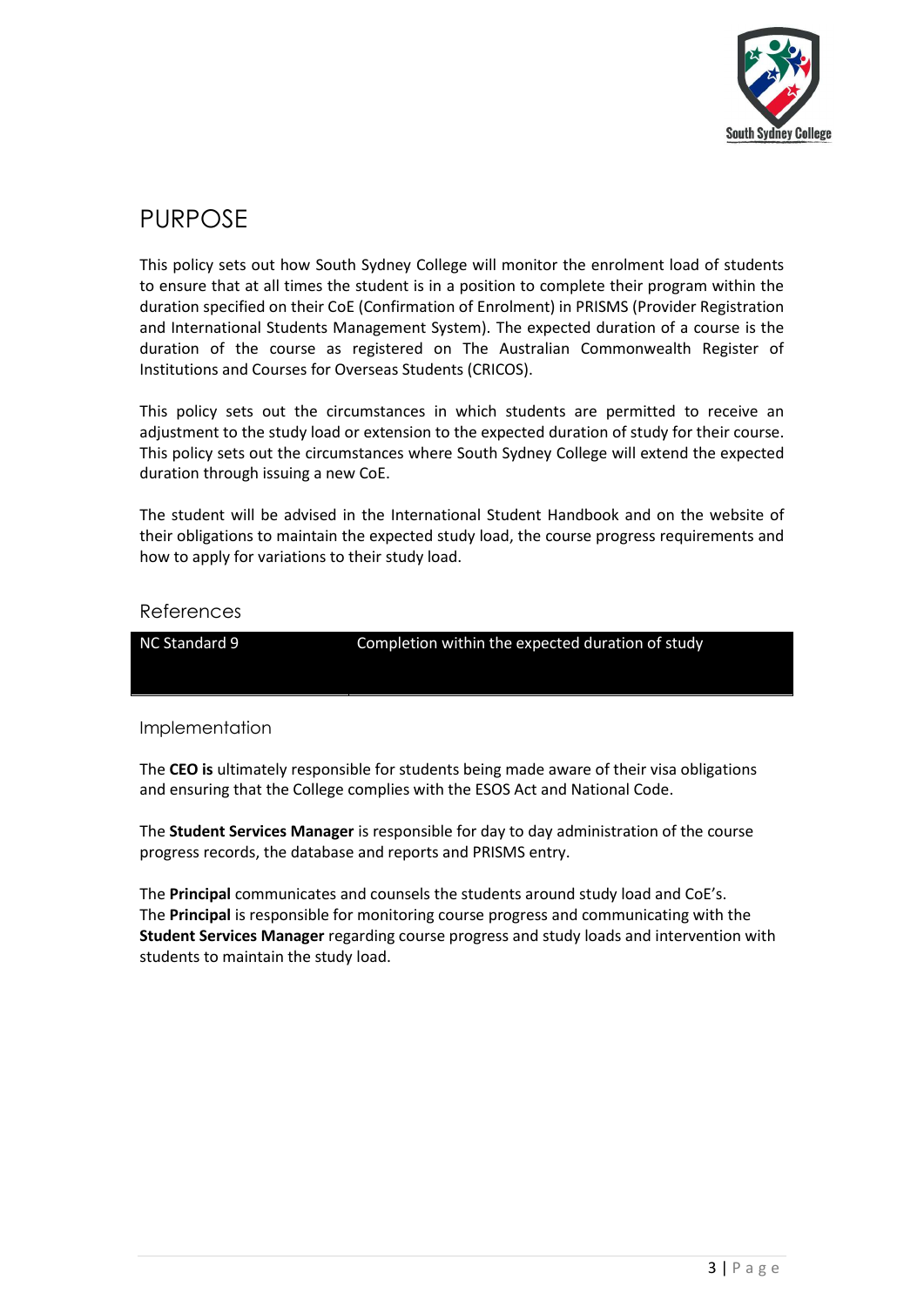#### PROCESS



#### **Compulsory Study Periods**

South Sydney College offers 4 terms & Summer School in the academic year - Term 1, Term 2, Term 3, and Term 4; Summer School. Summer Intake is for new enrolments only.

Some courses have 10 intakes (2 each Term) and where a student commences a program at the beginning of the 2nd intake within a term.

Each term is considered a compulsory study periods. Except summer term which is repeat of Term4.

#### *Course duration, amount of training and volume of learning*

- The annual calendar consists of 4 terms & Summer School (as explained earlier in this document)
- Each term offers 2 3 units
- Each term is followed by a term break of 2 or 3 weeks or 9 weeks at the end of year depending on the time of year. Expect Summer School there is no term break and student continue to Term1 next year (See Intake Dates Spreadsheet)
- There are 10 intakes per year for this course which means students may commence their course at the start of term or mid – term without disadvantage. See the delivery schedule for more notes on intakes and arrangement of units that follows.
- In practice and once at full capacity with a group, the College will be opening a new group starting immediately in the next intake.
- After reviewing students educational qualification/knowledge/skills/experience, SSC will determine the amount of training that will be required for each student to complete a course.
- Amount of training is divided into two categories based on student's profile:
	- o **Average Student:** is described as a learner who has average previous academic performance and no prior knowledge/skill/experience relevant to the course. "Unit outline" for each unit will specify the amount of training for a average student as per "Learning activities and Volume of Learning" section of this document. SSC Academic team will review the performance (e.g. assessment outcome, Feedback from Trainer and assessor) of these students at the end of each term. Based on their performance, SSC academic team may change student's category. In addition, Average students name will be highlighted in the attendance sheet, so that Trainers and Assessors can provide additional support if required.
	- o **Above average Student:** is described as a learner who has good previous academic performance and/or prior knowledge/skill/experience relevant to the course. "Unit outline" for each unit will specify the amount of training for a Above average student as per "Learning activities and Volume of Learning" section of this document.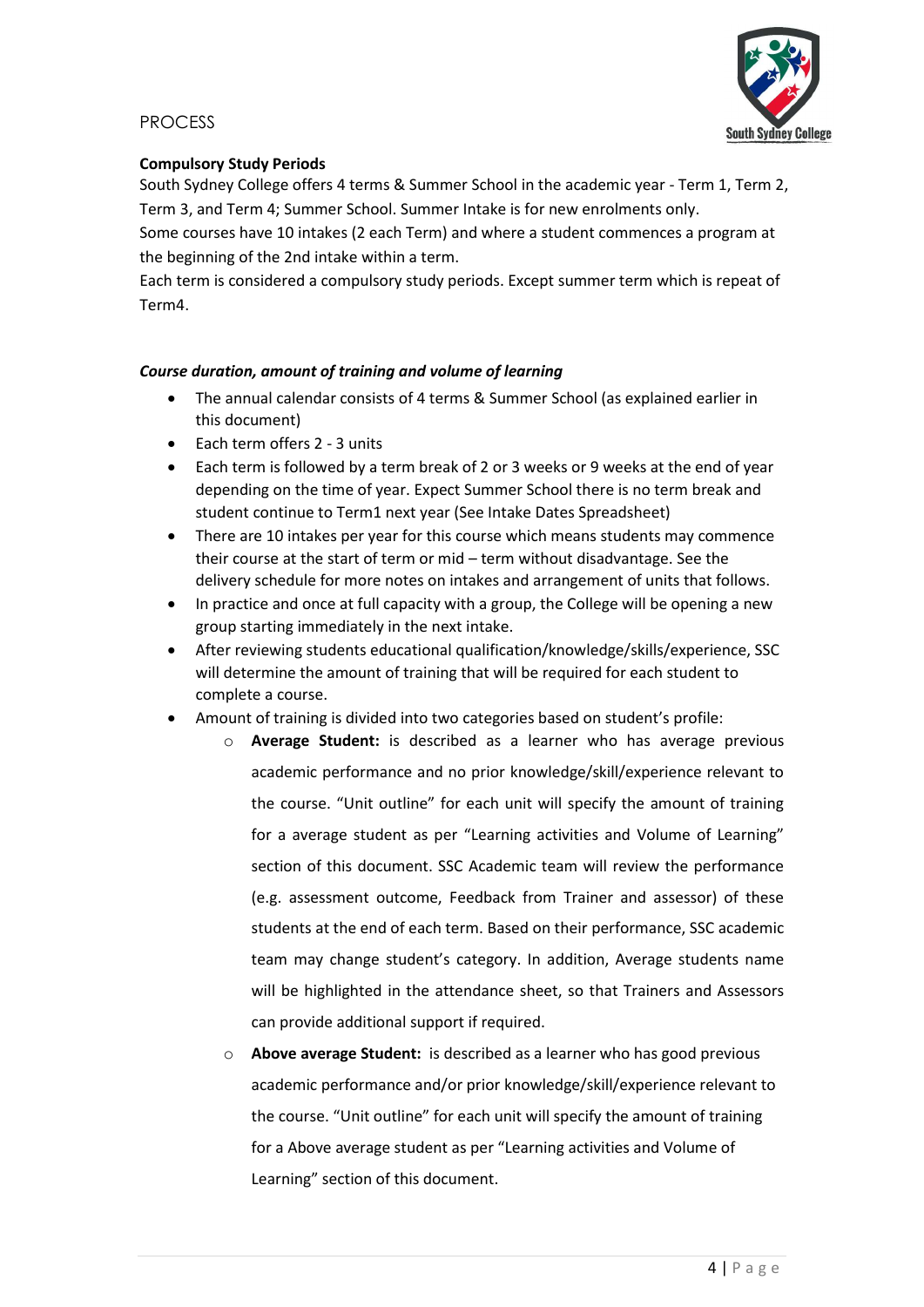

#### **Re-enrolment Confirmation Each Term**

Students will re-enrol in the timetabled units each term, and will complete required units in that term. By confirming enrolment each term, SSC is able to monitor the students study load at each term, extract reports from the RTO Manager and communicate with students about study loads.

#### **Full Time Study at SCC Is made up of 75% Classroom and 25% Online Study**

SCC programs are designed in a blended mode of study. This requires students to enroll in, attend and complete classroom learning for every unit of study across the 4 terms. SSC does NOT offer any units entirely online.

The units of study are timetabled as follows:

15 hours of face to face teaching per week which is 75% of the required 20 hours per week. 5 hours of online learning per week which is 25% of the required 20 hours per week. The students are expected to follow the program as set in the course information and there are multiple points where each student can be monitored to ensure the student is maintaining the required study load and course progress for an overseas study.

#### **Increased Study Loads**

Students may be enrolling in extra units of study within a term where they are able to catch up with a missed unit or repeat a unit. The re-enrolment confirmation each term will identify these variations.

#### **Monitoring of Course Progress and Intervention**

South Sydney College will record and monitor course progress at the end of every study period. This process will highlight the students at risk and requiring intervention. Students not maintaining their study load will be in these reports from the Student Management System.

The Student Services Manager and Principal will meet monthly and review these variations that will trigger actions that are followed through by the Student Services department. This process is covered in Course Progress (Standard 13)

#### **Approved Reduced Study Load**

South Sydney College may permit a student to undertake a reduced study load over the academic year in the following limited circumstances.

This approval will be recorded in meetings with the Principal and student and placed on the student record.

| Limited circumstances for            | Explanation                                                 |  |  |
|--------------------------------------|-------------------------------------------------------------|--|--|
| reduce study load in a term          |                                                             |  |  |
| <b>Credit Transfer or RPL and no</b> | Student has been awarded exemptions (Credit) under          |  |  |
| other units to make up to full       | standard 13 or RPL and there is no available course in that |  |  |
| time load in that term               | study period which will contribute to the program; or       |  |  |
| <b>Completing remaining units</b>    | The student has only a few units left to complete and these |  |  |
| at the end of a course               | do not constitute a full-time load                          |  |  |
| Must repeat and pass                 | Student has not passed the required prerequisite courses    |  |  |
| pre-requisite units to               | to allow further enrolment; or                              |  |  |
| progress in that term                |                                                             |  |  |
| Intervention plan allows for         | Student has been approved for a reduced study load over     |  |  |
| reduced study load of units in       | the academic year as part of an intervention strategy for   |  |  |